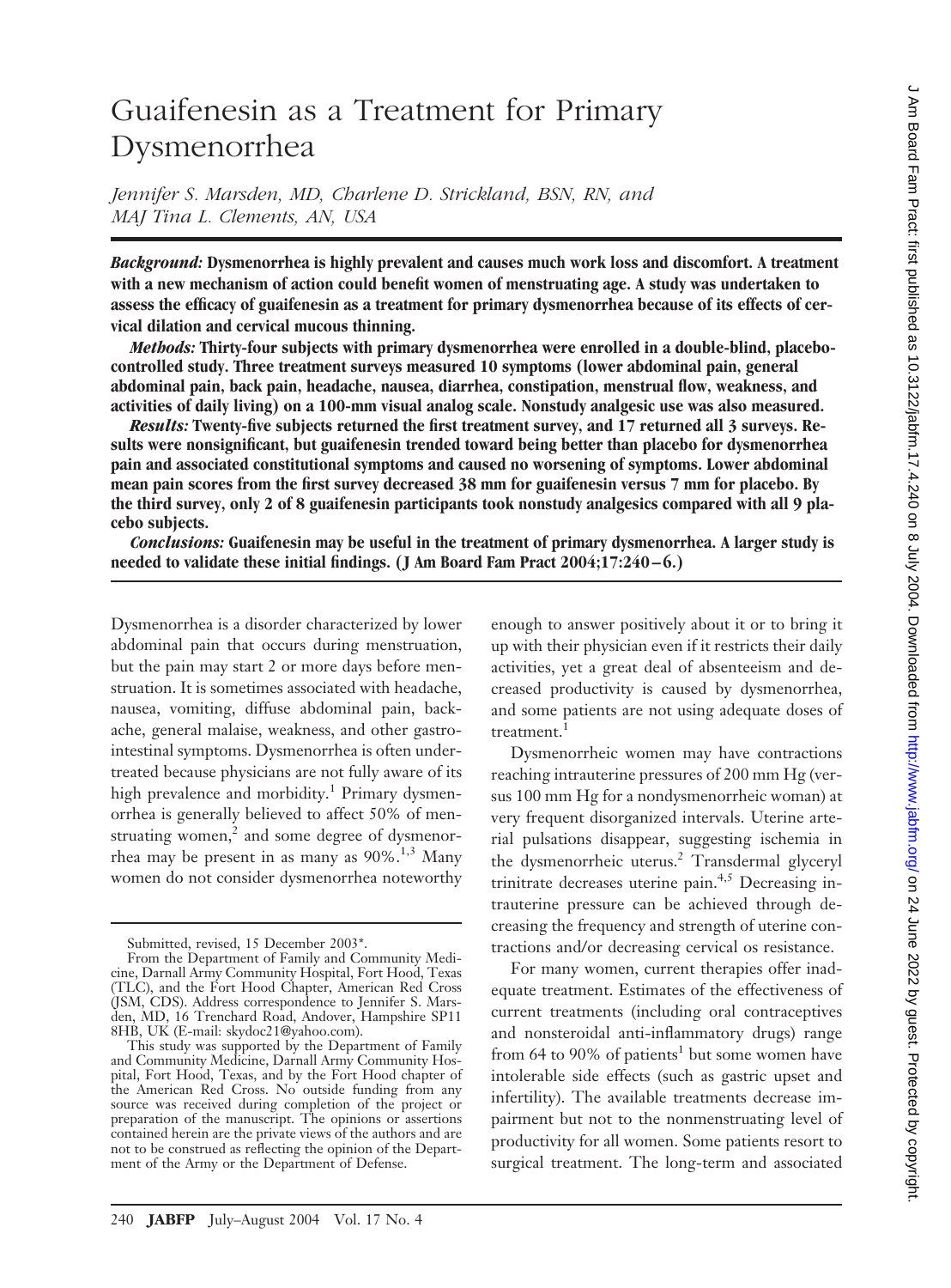health risks of dysmenorrhea have not been studied. Adding a medication with a different mechanism of action to the treatment of dysmenorrhea may benefit some women.

Guaiacol glyceryl ether (guaifenesin) has been used for years to promote expectoration of secretions in patients with pulmonary disease. The drug is derived from the resin of guaiacum trees and was introduced to European medicine in the 16th century as an analgesic.<sup>6</sup> Guaifenesin is also used as a muscle relaxant in veterinary anesthesia to aid in induction.7 It has been reported to be effective for prostatitis, seminal vesiculitis, benign prostatic hypertrophy, prostatic abscess, bladder neck hypertrophy, and urinary tract infection pain.8 A European patent application claims guaiacol and its derivatives are useful for the treatment of heartburn and constipation.<sup>9</sup>

Guaifenesin has also been shown to have effects on the uterine cervix. Guaifenesin (200 mg) 3 times a day improves fertility; perhaps by improving spinnbarkheit, ferning, and cellularity of cervical mucus.<sup>10-12</sup> The 2 types of cells that produce this mucus are muciparous, similar to those found in other mucus epithelia, and other mucus cells that respond under the stimulus of ovarian hormones.<sup>13</sup> Three obstetric articles mention the use of a guaifenesin compound in labor to speed the effacement of the cervix.<sup>14,15,16</sup> In a study using 1000 to 2000 mg of guaifenesin intravenously, the mean labor time was reduced by half in both primiparas and multiparas compared with the control group.<sup>14</sup>

Compounds of guaifenesin with paracetamol, caffeine, phenobarbital, or acetylsalicylic acid are used for pain control. The guaifenesin is thought to speed absorption of the other ingredients.<sup>17</sup> Dolmina, a drug consisting of 200 mg of guaifenesin and 325mg of acetylsalicylic acid per tablet, was compared with an indomethacin product in a study of women with primary dysmenorrhea. Although the difference in pain scores was insignificant, there was a strong patient preference for the guaifenesin compound.18

A patient with severe dysmenorrhea was tried on prescription dose guaifenesin (2400 mg/day) during menses, aiming for a decrease in cervical os resistance via the thinning effect of the guaifenesin on cervical mucus. She experienced resolution of her symptoms.

We hypothesized that guaifenesin alone, through its possible effects of analgesia, muscle relaxation, cervical dilation, and cervical mucous thinning, could be effective in the treatment of primary dysmenorrhea.

## **Materials and Methods**

Subjects were recruited from December 1999 to December 2000 through newspaper and poster advertisements and physician referrals to the Fort Hood, Texas, Family Practice Clinics. Data collection continued through February 2001. Criteria for inclusion in the study were as follows: female, age between 18 and 45, not pregnant or trying to conceive, no history of adverse reaction to guaifenesin, not using oral contraceptives, nonsmoker, not breast-feeding, meeting diagnostic criteria for primary dysmenorrhea (no diagnosis of secondary dysmenorrhea), having moderate to severe symptoms when unmedicated, and eligible for care through the military health system. Informed consent was obtained from all participants.

The research protocol, consent forms, and surveys were approved by the Brooke Army Medical Center Institutional Review Board (study C-00- 003). Procedures followed were in accordance with the ethical standards for human experimentation established by the Declaration of Helsinki of 1975, revised in 1983.

Two of the investigators enrolled all the subjects. The medication used was long-acting 600-mg guaifenesin. Both placebo and drug were in identical capsules. The Chief of the Outpatient Pharmacy used computer-generated random numbers to make coded assignments to the placebo or drug group, stratified into 20 subject blocks. Subjects were given numbered bottles based on the order of their appearance at the pharmacy. All the investigators, participants, and support staff, including the dispensing pharmacists were blinded to the group assignment until after completion of enrollment.

Subjective symptom scores and subject-reported dosing amounts and frequencies were solicited. The investigators developed a 100-mm visual analog scale menstrual questionnaire with 5 time intervals: first 2 hours (from onset) of menses, 2 to 12 hours, 12 to 24 hours, second day, and third day. Anchors were labeled 'no pain' or no symptoms and 'extreme pain' (or other extreme) of the 10 symptoms: lower abdominal pain, general abdominal pain, back pain, headache, nausea, diarrhea, constipation, menstrual flow, weakness/feeling faint, and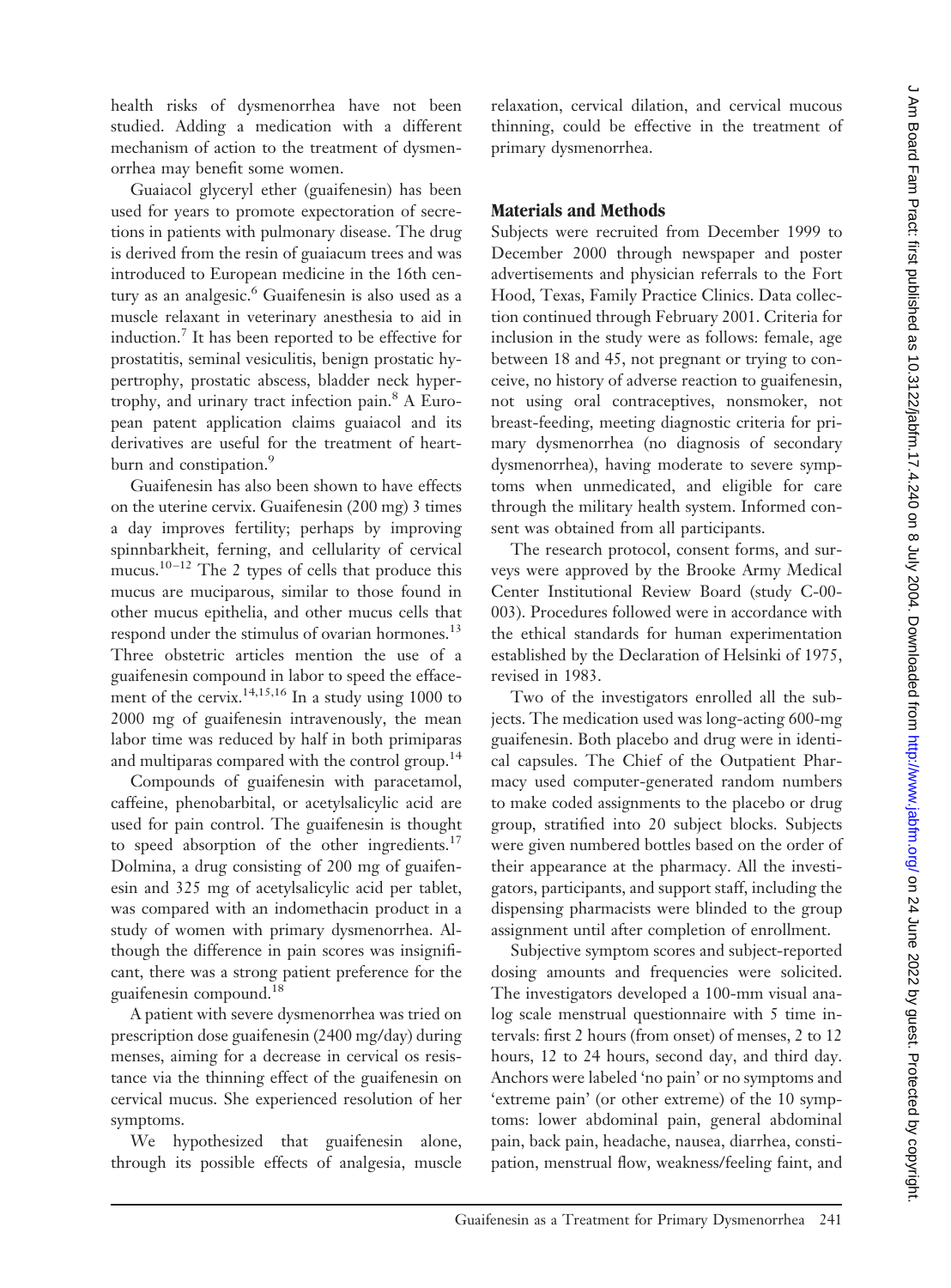| ì                                                                                                                                                                                                                                   |
|-------------------------------------------------------------------------------------------------------------------------------------------------------------------------------------------------------------------------------------|
| Į                                                                                                                                                                                                                                   |
|                                                                                                                                                                                                                                     |
| :<br> <br> <br> <br>U                                                                                                                                                                                                               |
|                                                                                                                                                                                                                                     |
|                                                                                                                                                                                                                                     |
| ì                                                                                                                                                                                                                                   |
| .<br>1                                                                                                                                                                                                                              |
|                                                                                                                                                                                                                                     |
|                                                                                                                                                                                                                                     |
|                                                                                                                                                                                                                                     |
|                                                                                                                                                                                                                                     |
|                                                                                                                                                                                                                                     |
|                                                                                                                                                                                                                                     |
|                                                                                                                                                                                                                                     |
|                                                                                                                                                                                                                                     |
|                                                                                                                                                                                                                                     |
|                                                                                                                                                                                                                                     |
|                                                                                                                                                                                                                                     |
| $\frac{1}{2}$                                                                                                                                                                                                                       |
|                                                                                                                                                                                                                                     |
|                                                                                                                                                                                                                                     |
|                                                                                                                                                                                                                                     |
|                                                                                                                                                                                                                                     |
|                                                                                                                                                                                                                                     |
|                                                                                                                                                                                                                                     |
|                                                                                                                                                                                                                                     |
|                                                                                                                                                                                                                                     |
|                                                                                                                                                                                                                                     |
|                                                                                                                                                                                                                                     |
|                                                                                                                                                                                                                                     |
|                                                                                                                                                                                                                                     |
| i                                                                                                                                                                                                                                   |
|                                                                                                                                                                                                                                     |
|                                                                                                                                                                                                                                     |
|                                                                                                                                                                                                                                     |
| シンク フィア                                                                                                                                                                                                                             |
|                                                                                                                                                                                                                                     |
|                                                                                                                                                                                                                                     |
|                                                                                                                                                                                                                                     |
|                                                                                                                                                                                                                                     |
|                                                                                                                                                                                                                                     |
|                                                                                                                                                                                                                                     |
|                                                                                                                                                                                                                                     |
| ì                                                                                                                                                                                                                                   |
|                                                                                                                                                                                                                                     |
|                                                                                                                                                                                                                                     |
|                                                                                                                                                                                                                                     |
|                                                                                                                                                                                                                                     |
| )<br>)                                                                                                                                                                                                                              |
|                                                                                                                                                                                                                                     |
|                                                                                                                                                                                                                                     |
|                                                                                                                                                                                                                                     |
|                                                                                                                                                                                                                                     |
|                                                                                                                                                                                                                                     |
|                                                                                                                                                                                                                                     |
|                                                                                                                                                                                                                                     |
| えこここ ここけこく りこ りょうこ けいこ りりここ                                                                                                                                                                                                         |
|                                                                                                                                                                                                                                     |
| ١                                                                                                                                                                                                                                   |
| l                                                                                                                                                                                                                                   |
| į                                                                                                                                                                                                                                   |
|                                                                                                                                                                                                                                     |
|                                                                                                                                                                                                                                     |
|                                                                                                                                                                                                                                     |
| )<br>}<br>T                                                                                                                                                                                                                         |
|                                                                                                                                                                                                                                     |
|                                                                                                                                                                                                                                     |
|                                                                                                                                                                                                                                     |
|                                                                                                                                                                                                                                     |
|                                                                                                                                                                                                                                     |
|                                                                                                                                                                                                                                     |
|                                                                                                                                                                                                                                     |
| <b>BIN NA</b><br>í                                                                                                                                                                                                                  |
| ŕ                                                                                                                                                                                                                                   |
|                                                                                                                                                                                                                                     |
|                                                                                                                                                                                                                                     |
|                                                                                                                                                                                                                                     |
|                                                                                                                                                                                                                                     |
|                                                                                                                                                                                                                                     |
|                                                                                                                                                                                                                                     |
|                                                                                                                                                                                                                                     |
|                                                                                                                                                                                                                                     |
|                                                                                                                                                                                                                                     |
|                                                                                                                                                                                                                                     |
|                                                                                                                                                                                                                                     |
|                                                                                                                                                                                                                                     |
|                                                                                                                                                                                                                                     |
|                                                                                                                                                                                                                                     |
|                                                                                                                                                                                                                                     |
|                                                                                                                                                                                                                                     |
|                                                                                                                                                                                                                                     |
|                                                                                                                                                                                                                                     |
|                                                                                                                                                                                                                                     |
|                                                                                                                                                                                                                                     |
|                                                                                                                                                                                                                                     |
|                                                                                                                                                                                                                                     |
|                                                                                                                                                                                                                                     |
|                                                                                                                                                                                                                                     |
|                                                                                                                                                                                                                                     |
| <b>A</b> communication of the state of the communication of the communication of the communication of the communication of the communication of the communication of the communication of the communication of the communication of |
|                                                                                                                                                                                                                                     |
|                                                                                                                                                                                                                                     |
|                                                                                                                                                                                                                                     |
|                                                                                                                                                                                                                                     |
| .<br>7<br>7<br>7                                                                                                                                                                                                                    |
|                                                                                                                                                                                                                                     |
|                                                                                                                                                                                                                                     |
|                                                                                                                                                                                                                                     |
|                                                                                                                                                                                                                                     |
|                                                                                                                                                                                                                                     |

 $\epsilon$ 

|                                                           |             | Enrolled Initially* | Returned Survey 1* |              |  |
|-----------------------------------------------------------|-------------|---------------------|--------------------|--------------|--|
| <b>Subject Characteristics</b>                            | Guaifenesin | Placebo             | Guaifenesin        | Placebo      |  |
| Total subjects                                            | 18          | 16                  | 13                 | 12           |  |
| Age, mean years (SD)                                      | 32.3(7)     | 32.2(7.1)           | 32.3(7.4)          | 33.9(6.5)    |  |
| Menarche, mean years (SD)                                 | 12.2(1.9)   | 12.6(2.2)           | 11.8(2.0)          | 13.2(2.1)    |  |
| Menstrual cycle length, mean days <sup>†</sup> (SD)       | 28.1(4.3)   | 26.6(3.7)           | 27.0(4.0)          | 27.4(2.3)    |  |
| Weight, mean pounds (SD)                                  | 178.3(41.5) | 156.5 (34.9)        | 176.3(42.5)        | 152.7 (35.8) |  |
| Mean gravidity (SD)                                       | 1.8(1.5)    | 1.4(1.1)            | 1.6(1.3)           | 1.4(1.0)     |  |
| Infertility problems                                      | 5(28%)      | 3(19%)              | $4(31\%)$          | 2(17%)       |  |
| Bilateral tubal ligation rate                             | 0.5         | 0.3                 | 0.4                | 0.3          |  |
| Age pain onset, mean years (SD)                           | 18.2(7.7)   | 18.6(6.8)           | 19.2(8.8)          | 19.2(6.4)    |  |
| Work loss taking usual medication, mean days <sup>‡</sup> | 0.5         | 0.25                | 0.31               | 0.25         |  |
| Work loss taking no medication, mean days <sup>‡</sup>    | 1.11        | 1.03                | 0.92               | 1.13         |  |

\* No significant differences between drug and placebo groups using the *t* test (two-sample assuming equal variances).

† Used middle number of range they chose.

‡ Prestudy

daily activities. The survey also requested information about side effects, overall satisfaction with the study medication (a single 100-mm visual analog scale for the entire cycle/questionnaire with anchors 'not at all pleased' and 'excellent'), any nonstudy drug use, daily amount of study drug taken, and any health changes (and instructions to telephone for any new health problems or reactions).

At enrollment, each subject completed an initial health history and 2 menstrual questionnaires one about their most recent (with their usual pain medications) menses and one about their most recent unmedicated menses with symptoms, if they could recall any. Subjects were then given 3 men-

strual questionnaires to be completed during their next 3 menstrual cycles, the prescription for the study medication, and written instructions for medication dosing and returning the questionnaires.

Nonstudy analgesic use was categorized as "none," "minimal," or "high" by classifying each subject's reported amount of nonstudy medication intake on days 1 and 2 of their menses. The "none" category was defined as no reported nonstudy drug use on that day. The "minimal" category was defined as a subject using no more than 800 mg/day of ibuprofen, 300 mg/day of naproxen, 1250 mg/day of acetaminophen, or an equivalent combination of analgesics. The "high" category was defined as a

|                           | None*               |                        | Minimal <sup>†</sup>      |                        | High <sup>‡</sup>         |                        |
|---------------------------|---------------------|------------------------|---------------------------|------------------------|---------------------------|------------------------|
|                           | Guaifenesin<br>N(%) | Placebo<br>$N(\%)$     | Guaifenesin<br>$N$ $(\%)$ | Placebo<br>$N$ $(\%)$  | Guaifenesin<br>$N$ $(\%)$ | Placebo<br>$N$ $(\%)$  |
| Trial 1<br>Day 1<br>Day 2 | 6(46%)<br>10 (77%)  | 4(33%)<br>5(42%)       | 4(31%)<br>2(15%)          | 4(33%)<br>3(25%)       | 3(23%)<br>1(8%)           | 4(33%)<br>4(33%)       |
| Trial 2<br>Day 1<br>Day 2 | 6(55%)<br>8 (73%)   | $1(10\%)$<br>$3(30\%)$ | 2(18%)<br>2(18%)          | $3(10\%)$<br>$3(30\%)$ | 3(27%)<br>1(9%)           | $6(60\%)$<br>$4(40\%)$ |
| Trial 3<br>Day 1<br>Day 2 | 6(75%)<br>6(75%)    | $1(11\%)$<br>$0(0\%)$  | 2(25%)<br>2(25%)          | 5(56%)<br>5(56%)       | $0(0\%)$<br>$0(0\%)$      | 3(33%)<br>4(44%        |

| Table 2. Nonstudy Analgesic Use Reported by Sample |  |  |  |  |  |
|----------------------------------------------------|--|--|--|--|--|
|----------------------------------------------------|--|--|--|--|--|

\* No reported nonstudy analgesic medication used.

† Nonstudy analgesic use reported to be no more than 800 mg/day of ibuprofen, 300 mg/day of naproxen, 1250 mg/day of acetaminophen, or an equivalent combination of analgesics.

‡ Nonstudy analgesic use reported to be any combination of more than 800 mg/day of ibuprofen, 300 mg/day of naproxen, or 1250 mg/day of acetaminophen.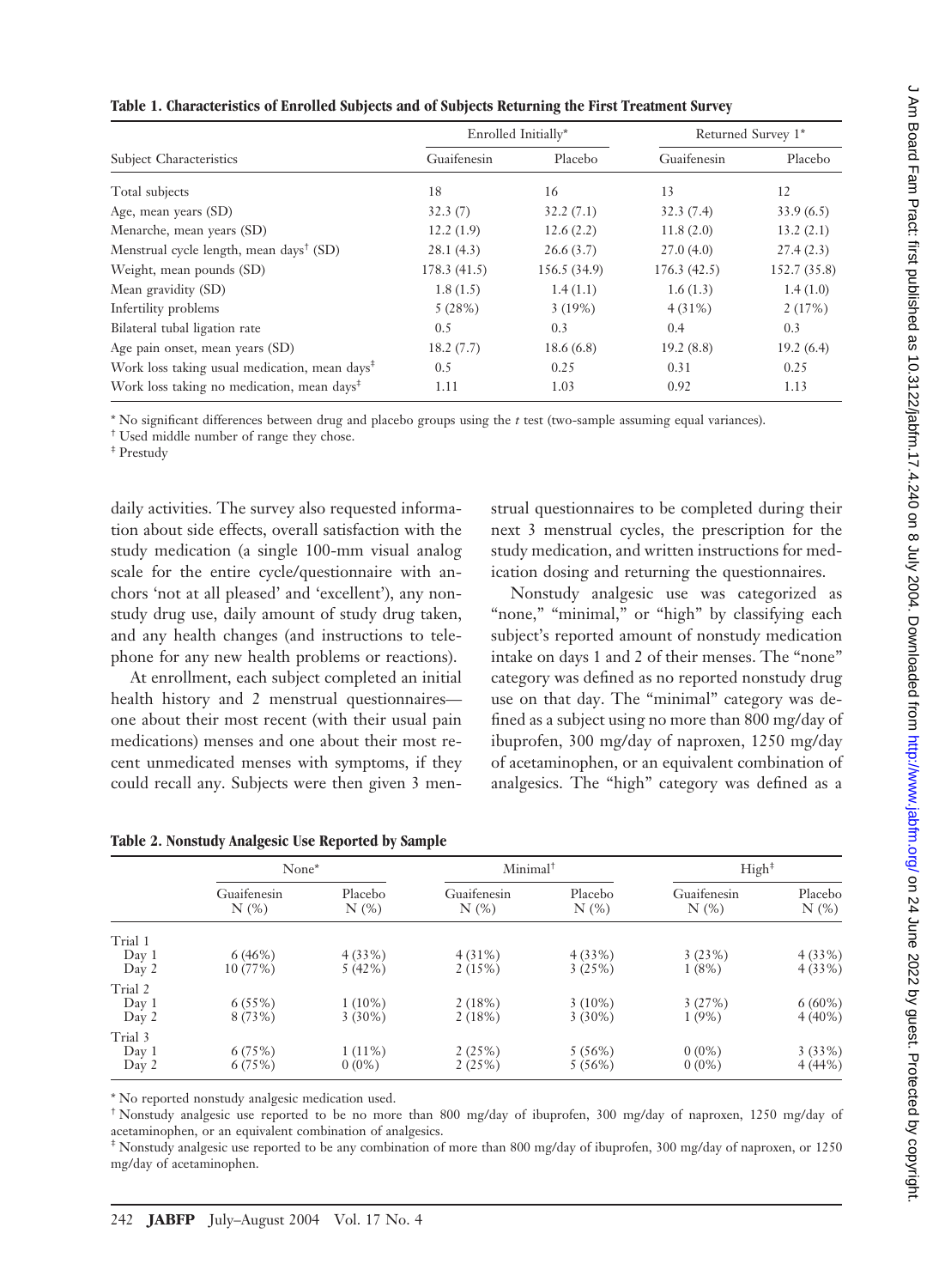subject using any combination of more than 800 mg/day of ibuprofen, 300 mg/day of naproxen, or 1250 mg/day of acetaminophen.

The raw scores for each time interval and symptom were evaluated along with pain differential scores subtracted from their baseline surveys (with their usual pain medication or unmedicated). All the surveys returned were included in the analysis regardless of whether the subject reported compliance with the study medication. An additional analysis of a subgroup of participants who reported compliance with the prescribed dose of study medication and who did not report any nonstudy analgesic use (for scores from the first 2 hours in the first survey) was also performed.

Subjects were asked to take 4 capsules (2400 mg) per day over the first 2 days (8 capsules total) and were asked to report the number of study medication capsules taken each day for each menstrual cycle. Compliance with the study medication was stratified by categorizing surveys as compliant if subjects took 7 to 8 capsules, partly compliant if they took 3 to 6, and noncompliant if they took 0 to 2 capsules. Compliance was also assessed as the subject having taken the prescribed 2 capsules by the second hour of menses to correlate scores from the first 2 hours with actual medication use.

Response to treatment rates (defined as 50% or better drop from the most recent menses scores using usual medications baseline as denominator) were calculated for the lower abdominal pain scores.

A power analysis was performed. Detecting a medium effect (0.5SD) required 97 subjects per group (194 total). Detecting a large effect (0.8 SD) required 40 subjects per group (80 total). Subject characteristics were compared using the *t* test (2-sample assuming equal variances) from the Microsoft Excel data analysis package.

### **Results**

Thirty-four women enrolled in this study between December 1999 and December 2000. Their ages ranged from 18 to 43. The total prestudy work loss was 36.5 days per cycle for 33 unmedicated subjects and 13 days total for 32 subjects with their usual medication. One subject could not recall an unmedicated cycle, and 2 subjects did not reply about disability on their usual medication. Only 5 women reported no disability while taking their usual med-



**Figure 1. Mean pain scores for usual analgesic baseline, unmedicated baseline, and treatment cycles 1, 2, and 3. In each cycle, the data points are the for the first 2 hours, from 2 to 12 hours, from 12 to 24 hours, the second day, and the third day of the menses. The table at the bottom lists the number of surveys received for each cycle to highlight the study dropout rate.**

ication, and 18 missed no work but reported decreased productivity. We analyzed the characteristics of the drug and placebo groups to rule out heterogeneity using the *t* test, and there were no significant differences (Table 1).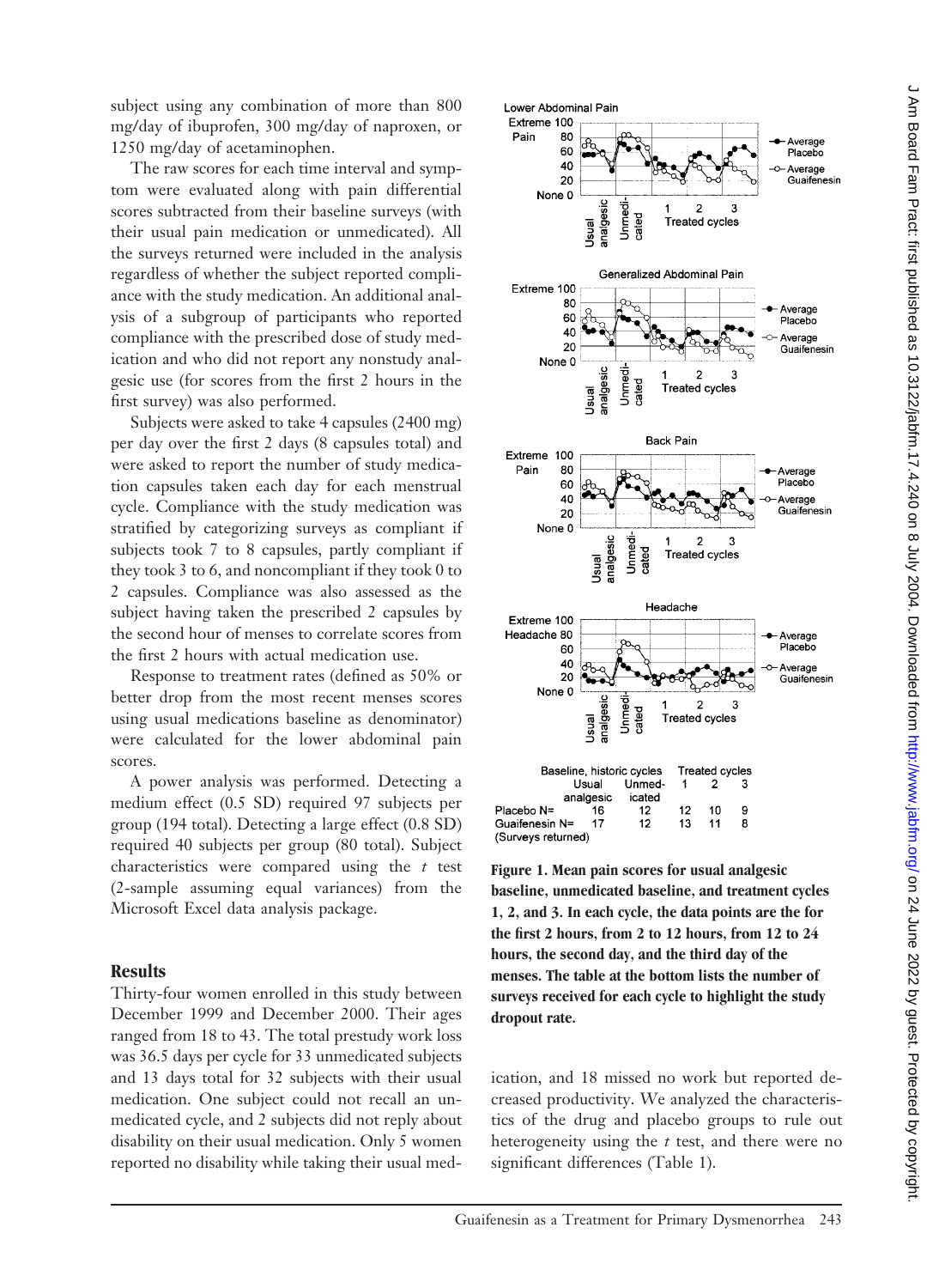

**Figure 2. Mean constitutional and menstrual blood flow scores for usual analgesic baseline, unmedicated baseline, and treatment cycles 1, 2, and 3. In each cycle, the data points are for the first 2 hours, from 2 to 12 hours, from 12 to 24 hours, the second day, and the third day of the menses. The table at the bottom lists the number of surveys received for each cycle to highlight the study dropout rate.**

Nine women dropped out of the study before returning any surveys during treatment; 4 dropped out after returning 1 survey; and 4 additional subjects dropped out after returning 2 surveys. The majority of subjects that dropped out had moved or changed phone numbers and could not be reached, a frequent occurrence for military personnel and their family members. The dropout rate was essentially equivalent between the placebo and guaifenesin group throughout the study. Eight drug and 9 placebo subjects returned all 3 surveys.



**Figure 3. Mean gastrointestinal scores for usual analgesic baseline, unmedicated baseline, and treatment cycles 1, 2, and 3. In each cycle, the data points are for the first 2 hours, from 2 to 12 hours, from 12 to 24 hours, the second day, and the third day of the menses. The table at the bottom lists the number of surveys received for each cycle to highlight the study dropout rate.**

The number of participants who completed the study was well below the sample size estimated for adequate statistical power. Thus, meaningful statistical calculations on the data could not be conducted. The dwindling enrollment after 1 year and the relocation of the principal investigator forced the termination of the study before the goal of 80 to 200 subjects was achieved. However, clinically important trends between the groups are described below.

There was a trend for greater nonstudy analgesic use in the placebo group than in the guaifenesin group, and this was more notable as the study progressed (Table 2). The variety of nonstudy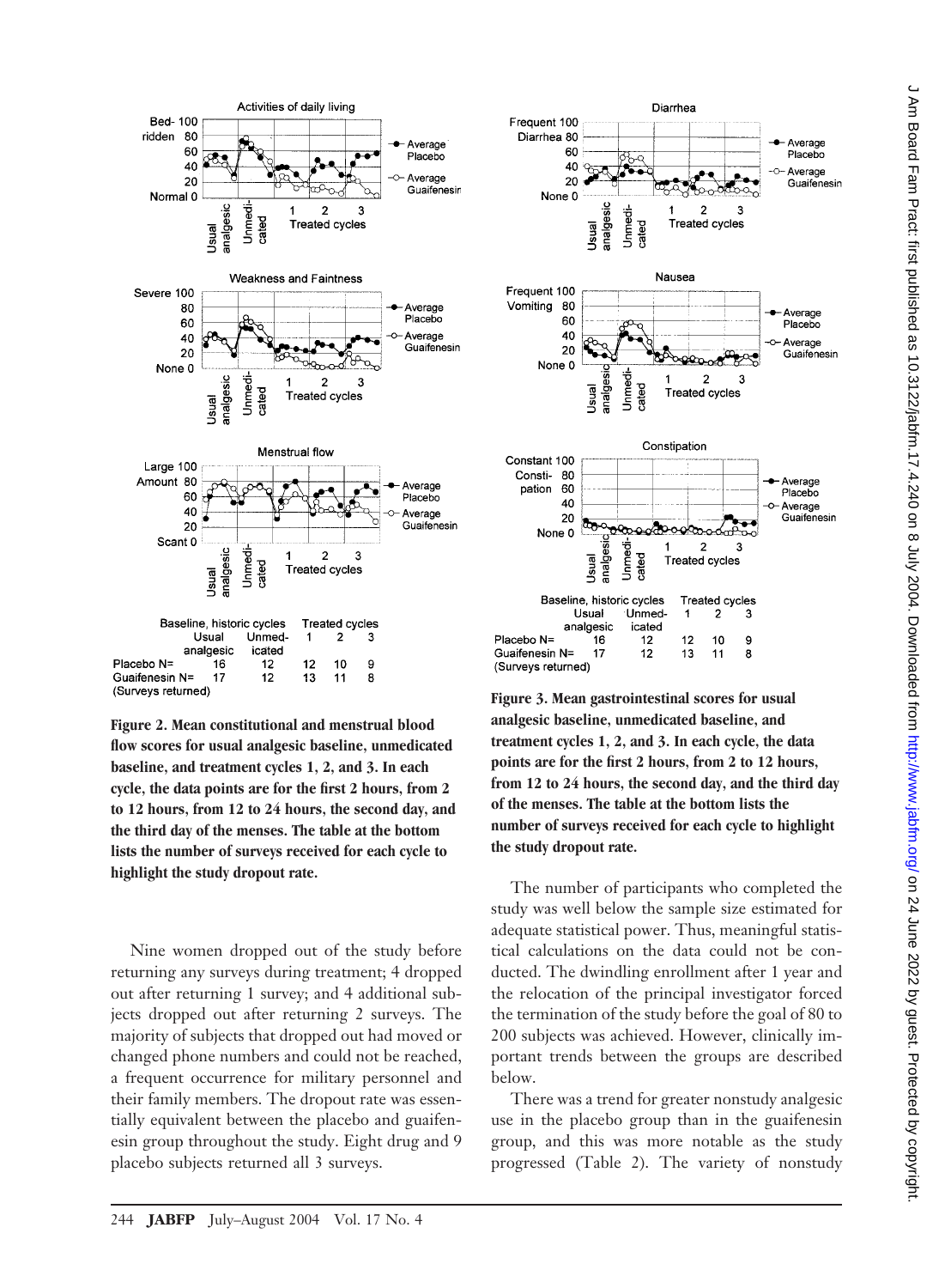**Table 3. Overall Satisfaction with Taking Study Medication, Mean Score\* on 100-mm Visual Analog Scale**

|      |                 | Trial 3         |  |
|------|-----------------|-----------------|--|
|      |                 | 35.0            |  |
| 33.3 | 25.0            | 22.3            |  |
|      | Trial 1<br>41.2 | Trial 2<br>38.0 |  |

\* 0, not at all pleased; 100, excellent.

analgesic medications used included ibuprofen, naproxen, acetaminophen, propoxyphene (Darvon) and combinations such as Midol and Pamprin. Subjects who used a nonstudy analgesic drug for some purpose other than treating symptoms of dysmenorrhea (eg, ibuprofen for plantar fasciitis in the guaifenesin group, and amitriptyline and sertraline in the placebo group) were classified as minimal use unless their other analgesic use qualified them as high use (eg, fluoxetine in the placebo group). During the third survey, none of the guaifenesin subjects were classified as 'high use' and 6 of 8 guaifenesin subjects used no nonstudy analgesic. In contrast, all placebo subjects used some nonstudy analgesic during the third survey.

Figures 1, 2, and 3 show raw symptom score means for each symptom, cycle, and study time interval. The baselines (historic, prestudy) are the 'Usual analgesic' and 'Unmedicated' cycles. There is a trend toward improved symptom scores and no trend toward worsening of any symptom for the guaifenesin group compared with baseline and placebo. Table 3 shows the overall satisfaction scores. Response rates (defined as  $a \ge 50\%$  drop in pain scores from baseline) are shown in Table 4.

Subtracting from the most recent, medicated cycle as a baseline (available for all but one subject), the lower abdominal mean pain scores were

 $-38.1$  for guaifenesin versus  $-6.8$  for placebo at hour 2 of the first survey ( $N = 12$  in the drug group and 12 in the placebo group). In the subset of subjects without nonstudy drug use and compliant for study medication, the guaifenesin group had a lower abdominal pain score decrease of  $-47.4$  versus the decrease in the placebo group of  $-9.1$  (N = 10 in the drug group and 11 in the placebo group).

# **Discussion**

This study suggests that guaifenesin may be a better treatment than placebo for dysmenorrhea pain and associated constitutional symptoms, weakness, faintness, and limitations of activities of daily living. It does not show any trend toward worsening of any of the evaluated symptoms with guaifenesin.

The conclusions that can be drawn from this study are limited because of its small size and the confounding use of nonstudy analgesics. There was also a high dropout rate and possible recall bias, especially for the baseline symptom scores. The generalizability of the findings may be questioned because all the subjects had access to low-cost or free health care, along with a steady income (both provided by the military). In addition, they all lived in the Fort Hood area, all were soldiers or family members of soldiers, and most received their health care on the military base.

The study finding of a reduction in the placebo response over the treatment cycles is consistent with a study of placebo response in dysmenorrhea that found a favorable response to placebo of 84% in the first trial, and then 29%, 16%, and 10% in the successive trials.<sup>19</sup> The findings are also consistent with a study of intrauterine pressures in dysmenorrheic patients: the initial pressure reductions in the placebo group were not sustained, whereas

**Table 4. Response Ratio of Subjects with** >**50% Decrease in Lower Abdominal Pain Score from Medicated Baseline Menses at Each Study Time Interval**

|                              | Trial 1                     |                         | Trial 2                     |                         | Trial 3                     |                         |
|------------------------------|-----------------------------|-------------------------|-----------------------------|-------------------------|-----------------------------|-------------------------|
| Time from Onset<br>of Menses | Guaifenesin<br>Ratio $(\%)$ | Placebo<br>Ratio $(\%)$ | Guaifenesin<br>Ratio $(\%)$ | Placebo<br>Ratio $(\%)$ | Guaifenesin<br>Ratio $(\%)$ | Placebo<br>Ratio $(\%)$ |
| Hours $0$ to $2$             | $6/12(50\%)$                | 2/12(17%)               | $3/10(30\%)$                | $4/10(40\%)$            | 1/7(14%)                    | 3/9(33%)                |
| Hours $2$ to $12$            | $6/12(50\%)$                | 2/11(18%)               | $4/10(40\%)$                | 3/9(33%)                | 2/7(28%)                    | 1/8(13%)                |
| Hours $12$ to $24$           | 6/11(55%)                   | $4/10(40\%)$            | $5/10(50\%)$                | 2/9(22%)                | 4/7(57%)                    | 1/8(13%)                |
| Second Day                   | 5/12(42%)                   | $4/10(40\%)$            | $5/10(50\%)$                | 2/8(25%)                | 5/7(71%)                    | 1/8(13%)                |
| Third Day                    | 5/12(42%)                   | $4/10(40\%)$            | $3/10(30\%)$                | $4/8(50\%)$             | 3/7(43%)                    | 2/8(25%)                |